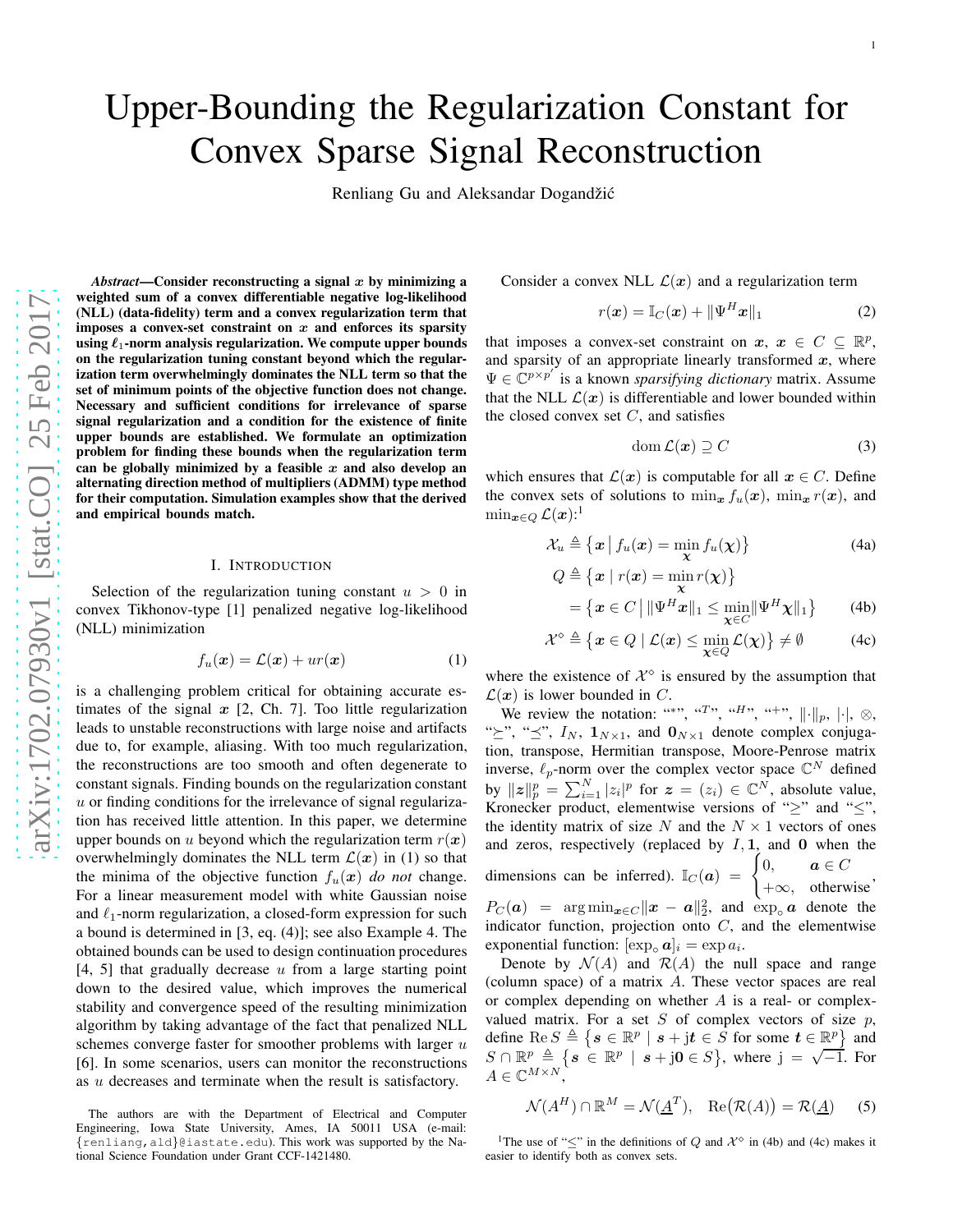are the *real* null space and range of  $\underline{A}^T$  and  $\underline{A}$ , respectively, where

$$
\underline{A} \triangleq [\text{Re } A \text{ Im } A] \in \mathbb{R}^{M \times 2N}.
$$
 (6)

If  $\underline{A}$  in (6) has full row rank, we can define

$$
A^{\ddagger} \triangleq A^H [\text{Re}(AA^H)]^{-1} \tag{7}
$$

which reduces to  $A^+$  for real-valued A. The following are equivalent:  $\text{Re}(\mathcal{R}(\Psi)) = \mathbb{R}^p$ ,  $\mathcal{N}(\Psi^H) \cap \mathbb{R}^p = \{0\}$ , and  $d = p$ , where

$$
d \triangleq \dim(\text{Re}(\mathcal{R}(\Psi))) \leq \min(p, 2p'). \tag{8}
$$

We can decompose  $\Psi$  as

$$
\Psi = FZ \tag{9}
$$

where  $F \in \mathbb{R}^{p \times d}$  and  $Z \in \mathbb{C}^{d \times p'}$  with rank  $F = d$  and rank  $Z = d$ ;  $Z = [\text{Re } Z \text{ Im } Z] \in \mathbb{R}^{d \times 2p'}$ , consistent with the notation in (6). Here,  $\mathcal{R}(F)$  denotes the real range of the real-valued matrix F. Clearly,  $d > 1$  is of interest; otherwise  $\Psi = 0$ . Observe that (see (7))

$$
\operatorname{Re}(\Psi Z^{\ddagger}) = F \tag{10a}
$$

$$
\mathcal{R}(F) = \text{Re}(\mathcal{R}(\Psi)).\tag{10b}
$$

The subdifferential of the indicator function  $N_C(x)$  =  $\partial \mathbb{I}_{C}(\boldsymbol{x})$  is the *normal cone to* C *at*  $\boldsymbol{x}$  [7, Sec. 5.4] and, by the definition of a cone, satisfies

$$
N_C(\boldsymbol{x}) = aN_C(\boldsymbol{x}), \qquad \text{for any } a > 0. \tag{11}
$$

Define

$$
G(s) \triangleq \begin{cases} \{s/|s|\}, & s \neq 0\\ \{w \in \mathbb{C} \mid |w| \leq 1\}, & s = 0 \end{cases}
$$
(12)

and its elementwise extension  $G(s)$  for vector arguments s, which can be interpreted as twice the Wirtinger subdifferential of  $||\mathbf{s}||_1$  with respect to  $\mathbf{s}$  [8]. Note that  $\mathbf{s}^H G(\mathbf{s}) = \{||\mathbf{s}||_1\},\$ and, when s is a real vector,  $\text{Re}(G(s))$  is the subdifferential of  $\|s\|_1$  with respect to s [9, Sec. 11.3.4].

*Lemma 1:* For  $\Psi \in \mathbb{C}^{p \times p'}$  and  $\boldsymbol{x} \in \mathbb{R}^p$ , the subdifferential of  $\|\Psi^{H}x\|_1$  with respect to x is

$$
\partial_{\boldsymbol{x}} \|\Psi^H \boldsymbol{x}\|_1 = \text{Re}(\Psi G(\Psi^H \boldsymbol{x})). \tag{13}
$$

*Proof:* (13) follows from

$$
\partial_{\boldsymbol{x}}|\boldsymbol{\psi}_j^H\boldsymbol{x}| = \text{Re}\big(\boldsymbol{\psi}_j G(\boldsymbol{\psi}_j^H\boldsymbol{x})\big) \tag{14}
$$

where  $\psi_j$  is the *j*th column of  $\Psi$ . We obtain (14) by replacing the linear transform matrix in [10, Prop. 2.1] with  $\begin{bmatrix} \operatorname{Re} \boldsymbol{\psi}_j \ \operatorname{Im} \boldsymbol{\psi}_j \end{bmatrix}^T$ .  $\Box$ 

We now use Lemma 1 to formulate the necessary and sufficient conditions for  $x \in \mathcal{X}_u$ :

$$
\mathbf{0} \in u \operatorname{Re}(\Psi G(\Psi^H \boldsymbol{x})) + \nabla \mathcal{L}(\boldsymbol{x}) + N_C(\boldsymbol{x}) \qquad (15a)
$$

and  $x \in Q$ :

$$
\mathbf{0} \in \text{Re}(\Psi G(\Psi^H \boldsymbol{x})) + N_C(\boldsymbol{x}) \tag{15b}
$$

respectively.

When the signal vector  $x = \text{vec } X$  corresponds to an image  $X \in \mathbb{R}^{J \times K}$ , its isotropic and anisotropic total-variation (TV) regularizations correspond to [11, Sec. 2.1]

$$
\Psi = \Psi_{v} + j\Psi_{h} \in \mathbb{C}^{JK \times JK} \qquad \text{(isotropic)} \quad (16a)
$$
  

$$
\Psi = \begin{bmatrix} \Psi_{v} & \Psi_{h} \end{bmatrix} \in \mathbb{R}^{JK \times 2JK} \qquad \text{(anisotropic)} \quad (16b)
$$

respectively, where  $\Psi_{v} = I_{K} \otimes D^{T}(J)$  and  $\Psi_{h} = D^{T}(K) \otimes I_{J}$ are the vertical and horizontal difference matrices (similar to those in [12, Sec. 15.3.3]), and

$$
D(L) \triangleq \begin{bmatrix} 1 & -1 & & & \\ & 1 & -1 & & \\ & & \ddots & \ddots & \\ & & & 1 & -1 \\ 0 & 0 & \cdots & 0 & 0 \end{bmatrix} \in \mathbb{R}^{L \times L} \qquad (17)
$$

obtained by appending an all-zero row from below to the  $(L - 1) \times L$  upper-trapezoidal matrix with first row  $[1, -1, 0, \ldots, 0]$ ; note that  $D(1) = 0$ . Here,  $d = JK - 1$ and

$$
\mathcal{N}(\Psi^H) = \mathcal{R}(1) \tag{18}
$$

for both the isotropic and anisotropic TV regularizations. The scenario where

$$
\mathcal{N}(\Psi^H) \cap C \neq \emptyset \tag{19}
$$

holds is of practical interest: then  $Q = \mathcal{N}(\Psi^H) \cap C$  and  $\mathbf{x}^{\diamond} \in \mathbb{R}$  $\mathcal{X}^{\diamond}$  globally minimize the regularization term:  $r(\boldsymbol{x}^{\diamond}) = 0$ . If (19) holds and  $x^{\diamond} \in \mathcal{X}^{\diamond}$ , then  $G(\Psi^{H} x^{\diamond}) = H$ , where

$$
H \triangleq \{ \boldsymbol{w} \in \mathbb{C}^{p' \times 1} \mid ||\boldsymbol{w}||_{\infty} \leq 1 \}. \tag{20}
$$

If, in addition to (19),

- $d = p$ , then  $\mathcal{X}^{\diamond} = Q = \{0\};$
- $\mathcal{N}(\Psi^H) \cap \mathbb{R}^p = \mathcal{R}(1)$ , then  $Q = \mathcal{R}(1) \cap C$  and  $x^{\circ} \in \mathcal{X}^{\circ}$ are constant signals of the form  $x^{\diamond} = \mathbf{1}x_0^{\diamond}, x_0^{\diamond} \in \mathbb{R}$ .

In Section II, we define and explain an upper bound  $U$ on useful regularization constants  $u$  and establish conditions under which signal sparsity regularization is *irrelevant* and finite U *does not exist*. We then present an optimization problem for finding  $U$  when (19) holds (Section III), develop a general numerical method for computing bounds  $U$  (Section IV), present numerical examples (Section V), and make concluding remarks (Section VI).

#### II. UPPER BOUND DEFINITION AND PROPERTIES

Define

$$
U \triangleq \inf \{ u \ge 0 \, | \, \mathcal{X}_u \cap Q \ne \emptyset \}. \tag{21}
$$

If  $\mathcal{X}_u \cap Q = \emptyset$  for all u, then finite U does not exist, which we denote by  $U = +\infty$ .

We now show that, if  $u \geq U$ , then the set of minimum points  $\mathcal{X}_u$  of the objective function does not change. *Remark 1:*

- (a) For any  $u, \mathcal{X}_u \cap Q = \mathcal{X}^{\diamond}$  if and only if  $\mathcal{X}_u \cap Q \neq \emptyset$ .
- (b) Assuming  $\mathcal{X}_U \cap Q \neq \emptyset$  for some  $U \geq 0$ ,  $\mathcal{X}_u = \mathcal{X}^{\diamond}$  for  $u > U$ .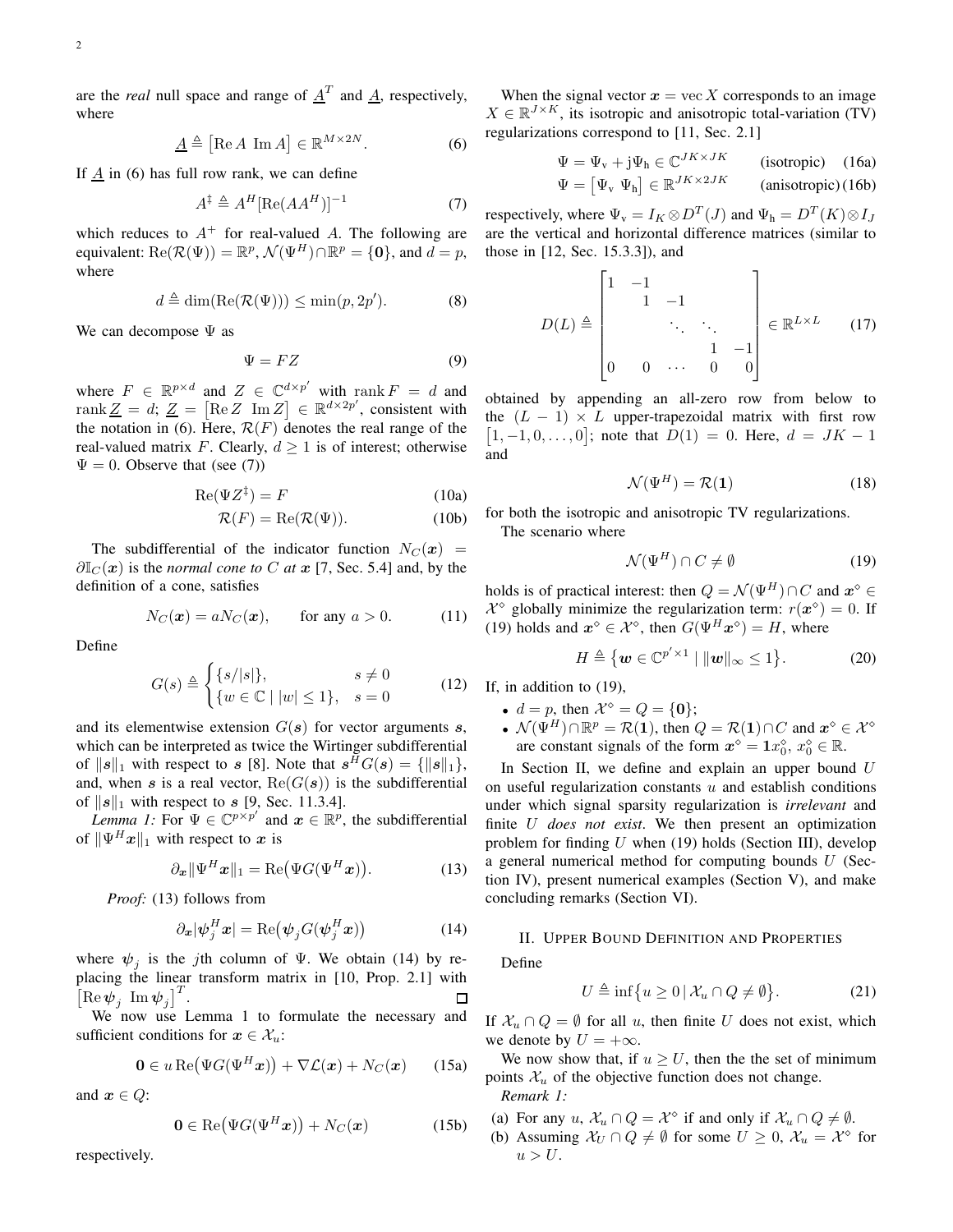*Proof:* We first prove (a). Necessity follows by the existence of  $\mathcal{X}^{\diamond}$ ; see (4c). We argue sufficiency by contradiction. Consider any  $x_u \in \mathcal{X}_u \cap Q$ ; i.e.,  $x_u$  minimizes both  $f_u(x)$  and  $r(x)$ . If  $x_u \notin \mathcal{X}^\diamond$ , there exists a  $y \in \mathcal{X}^\diamond$  with  $\mathcal{L}(y) < \mathcal{L}(x_u)$ that, by the definition of  $\mathcal{X}^{\diamond}$ , also minimizes  $r(x)$ . Therefore,  $f_u(y) = \mathcal{L}(y) + ur(y) < f_u(x_u)$ , which contradicts the assumption  $x_u \in \mathcal{X}_u$ . Therefore,  $\mathcal{X}_u \cap Q \subseteq \mathcal{X}^{\diamond}$ . If there exists  $a \, z \in \mathcal{X}^{\diamond} \subseteq Q$  such that  $z \notin \mathcal{X}_u$ , then  $f_u(z) > f_u(x_u)$  which, since both z and  $x_u$  are in Q, implies that  $\mathcal{L}(z) > \mathcal{L}(x_u)$  and contradicts the definition of  $\mathcal{X}^{\diamond}$ . Therefore,  $\mathcal{X}^{\diamond} \subseteq \mathcal{X}_u$ .

We now prove (b). By (a),  $\mathcal{X}_U \cap Q = \mathcal{X}^{\diamond}$ , which confirms (b) for  $u = U$ . Consider now  $u > U$ , a  $y \in \mathcal{X}_U \cap Q = \mathcal{X}^{\diamond}$ , and any  $x \in \mathcal{X}_u$ . Then,

$$
\mathcal{L}(\boldsymbol{x}) + Ur(\boldsymbol{x}) \ge \mathcal{L}(\boldsymbol{y}) + Ur(\boldsymbol{y}) \tag{22a}
$$

$$
\mathcal{L}(\mathbf{y}) + ur(\mathbf{y}) \ge \mathcal{L}(\mathbf{x}) + ur(\mathbf{x}). \tag{22b}
$$

By summing the two inequalities in (22) and rearranging, we obtain  $r(y) \ge r(x)$ . Since  $y \in Q$ , x is also in Q; i.e.,  $\mathcal{X}_u \subseteq Q$ , which implies  $\mathcal{X}_u = \mathcal{X}^{\diamond}$  by (a). which implies  $\mathcal{X}_u = \mathcal{X}^{\diamond}$  by (a).

As u increases,  $\mathcal{X}_u$  moves gradually towards  $Q$  and, according to the definition (21),  $\mathcal{X}_u$  and  $Q$  do not intersect when  $u < U$ . Once  $u = U$ , the intersection of the two sets is  $\mathcal{X}^{\diamond}$ , and, by Remark 1(b),  $\mathcal{X}_u = \mathcal{X}^{\diamond}$  for all  $u > U$ .

## *A. Irrelevant Signal Sparsity Regularization*

*Remark 2:* The following claims are equivalent:

(a)  $\mathcal{X}^{\circ} \cap \mathcal{X}_0 \neq \emptyset$ ; i.e., there exists an  $x^{\circ} \in \mathcal{X}^{\circ}$  such that

$$
\mathbf{0} \in \nabla \mathcal{L}(\boldsymbol{x}^{\diamond}) + N_C(\boldsymbol{x}^{\diamond});\tag{23}
$$

(b)  $\mathcal{X}^{\diamond} \subseteq \mathcal{X}_0$ ; and

(c)  $U = 0$ ; i.e.,  $\mathcal{X}_0 \cap Q \neq \emptyset$ .

*Proof:* (c) follows from (a) because  $\mathcal{X}^{\diamond} \subseteq Q$ . (b) follows from (c) by applying Remark 1(a) to obtain  $\mathcal{X}_0 \cap Q = \mathcal{X}^{\diamond}$ , which implies (b). Finally, (b) implies (a).  $\Box$ 

Having  $\nabla \mathcal{L}(x^{\circ}) = 0$  for at least one  $x^{\circ} \in \mathcal{X}^{\circ}$  implies (23) and is therefore a stronger condition than (23).

*Example 1:* Consider  $\mathcal{L}(\boldsymbol{x}) = ||\boldsymbol{x}||_2^2$  and  $C = \{ \boldsymbol{x} \in \mathbb{R}^2 \mid \boldsymbol{x} \in \mathbb{R}^2 \}$  $||x - 1_{2 \times 1}||_2 \le 1$ . (Here,  $\mathcal{L}(x)$  could correspond to the Gaussian measurement model with measurements equal to zero.) Since C is a circle within  $\mathbb{R}^2_+$ , the objective functions for the identity ( $\Psi = I_2$ ) and 1D TV sparsifying transforms are

$$
f_u(\mathbf{x}) = x_1^2 + x_2^2 + u(x_1 + x_2) + \mathbb{I}_C(\mathbf{x}), \quad \text{(identity)} \quad (24a)
$$
  
\n
$$
f_u(\mathbf{x}) = x_1^2 + x_2^2 + u|x_1 - x_2| + \mathbb{I}_C(\mathbf{x}), \quad \text{(1D TV)} \quad (24b)
$$

respectively, where  $\mathcal{X}_u = \mathcal{X}^{\diamond} = Q = \{x^{\diamond}\}\$  and  $x^{\diamond} = (1 - \sqrt{2})\mathbf{1}$ ,  $\mathbf{H}_{\geq 0}(\mathbf{Z}^{\diamond}) = (2 - \sqrt{2})\mathbf{1}$ , and  $N_{\geq 0}(\mathbf{Z}^{\diamond}) =$  $\frac{1}{2}$ (2) 1. Here,  $\nabla$ L(x<sup>o</sup>) = (2 -  $\sqrt{2}$ ) 1<sub>2×1</sub> and  $N_C(x^{\circ})$  =  ${a1 | a \leq 0}$ , which confirms that (23) holds.

# *B. Condition for Infinite* U *and Guarantees for Finite* U

*Remark 3:* If there exists  $x^{\circ} \in \mathcal{X}^{\circ}$  such that

$$
[\nabla \mathcal{L}(\boldsymbol{x}^{\diamond}) + N_C(\boldsymbol{x}^{\diamond})] \cap \text{Re}(\mathcal{R}(\Psi)) = \emptyset.
$$
 (25)

then  $U = +\infty$ . When (19) holds, the reverse is also true with a stronger claim:  $U = +\infty$  implies (25) for all  $x^{\circ} \in \mathcal{X}^{\circ}$ .

*Proof:* First, we prove sufficiency by contradiction. If a finite U exists, then  $\mathcal{X}^{\diamond} \subseteq \mathcal{X}_u$  for all  $u \geq U$ . Therefore, (15a) holds with x being any  $x^{\circ} \in \mathcal{X}^{\circ}$ , which contradicts (25).

In the case where (19) holds, we prove the necessity by contradiction. If (25) does not hold for all  $x^{\diamond} \in \mathcal{X}^{\diamond}$ , there exist  $\mathbf{t} \in N_C(\mathbf{x}^{\diamond})$  and  $\mathbf{w} \in \mathbb{C}^{p'}$  such that

$$
0 = \nabla \mathcal{L}(x^{\diamond}) + \text{Re}(\Psi w) + t. \tag{26}
$$

Since (19) holds,  $\Psi^H x^{\diamond} = 0$  and  $G(\Psi^H x^{\diamond}) = H$ ; see (20). When  $u \geq ||w||_{\infty}, w \in uH$  and  $\text{Re}(\Psi w) \in$  $u \, \text{Re}(\Psi G(\Psi^{H}\boldsymbol{x}^{\diamond}))$ . Therefore, (15a) holds at  $\boldsymbol{x} = \boldsymbol{x}^{\diamond}$  for all  $u \ge ||w||_{\infty}$ , which contradicts  $U = +\infty$ .  $\Box$ 

*Example 2:* Consider  $\mathcal{L}(\mathbf{x}) = x_1 + \mathbb{I}_{\mathbb{R}_+}(x_1), \Psi = I_2$ , and  $C = \{x \in \mathbb{R}^2 \mid ||x - \mathbf{1}_{2 \times 1}||_2 \leq 1\}$ . (Here,  $\mathcal{L}(x)$ could correspond to the  $Poisson(x_1)$  measurement model with measurement equal to zero.) Since C is a circle within  $\mathbb{R}^2_+$ , the objective function is

$$
f_u(\bm{x}) = (1+u)x_1 + ux_2 + \mathbb{I}_C(\bm{x})
$$
 (27)

with  $\mathcal{X}_u = {\mathbf{x}_u}$ ,  $\mathcal{X}^{\diamond} = Q = {\mathbf{x}^{\diamond}}$ , and

$$
x_u = 1_{2 \times 1} - \frac{1}{\sqrt{2 + 2/u + 1/u^2}} \begin{bmatrix} 1 + 1/u \\ 1 \end{bmatrix}
$$
 (28a)

$$
\boldsymbol{x}^{\diamond} = \left(1 - \sqrt{2}/2\right) \mathbf{1}_{2 \times 1} \tag{28b}
$$

which implies  $U = +\infty$ , consistent with the observation that  $\mathcal{X}_u \cap Q = \emptyset$ . Here, (19) is not satisfied: (25) is only a sufficient condition for  $U = +\infty$  and does not hold in this example.

*Example 3:* Consider  $\mathcal{L}(x) = ||x||_2^2$ , 1D TV sparsifying transform with  $\Psi = D^T(2)$ , and  $C = \{x \in \mathbb{R}^2 \mid ||x - \mathbb{R}^2||\}$  $\begin{bmatrix} 2, & 0 \end{bmatrix}^T$ 2  $\binom{2}{2} \leq 2$ . Since C is a circle with  $x_1 - x_2 \geq 0$ , the objective function is

$$
f_u(\boldsymbol{x}) = ||\boldsymbol{x}||_2^2 + u|x_1 - x_2| + \mathbb{I}_C(\boldsymbol{x}) \tag{29a}
$$

$$
= \|x - \frac{1}{2}[u - u]^T\|_2^2 - u^2/2 + \mathbb{I}_C(x) \quad (29b)
$$

with  $\mathcal{X}_u = \{ [2 - (1 + 4/u)/q(u), 1/q(u)]^T \}$ ,  $q(u) \triangleq \sqrt{1 + 4/u + 8/u^2}$ , and  $\mathcal{X}^{\diamond} = Q = \{ \mathbf{1}_{2 \times 1} \}$ , which implies  $\frac{1 + 4/u + 8/u^2}{2}$ , and  $\mathcal{X}^{\diamond} = Q = \{1_{2 \times 1}\}\$ , which implies  $U = +\infty$ . Since (19) holds in this example, (25) is necessary and sufficient for  $U = +\infty$ . Since  $-\mathbf{1}^T \nabla \mathcal{L}(x^{\circ}) = -4$  and  $N_C(\boldsymbol{x}^{\circ}) = \{(-a, a)^T \mid a \ge 0\},\$  (25) holds.

*1) Two cases of finite* U: If  $d = p$  and (19) holds, then U must be finite: in this case, condition (25) in Remark 3 cannot hold, which is easy to confirm by substituting  $\text{Re}(\mathcal{R}(\Psi)) = \mathbb{R}^p$ into (25).

U must also be finite if

$$
\mathcal{X}^{\diamond} \cap \operatorname{int} C \neq \emptyset. \tag{30}
$$

Indeed, (30) implies (19) and that for  $x^{\circ} \in \mathcal{X}^{\circ} \cap \text{int } C$ ,

$$
N_C(\boldsymbol{x}^\diamond) = \{0\} \tag{31a}
$$

$$
\nabla \mathcal{L}(\boldsymbol{x}^{\diamond}) \in \text{Re}(\mathcal{R}(\Psi))
$$
 (31b)

and hence (25) cannot hold upon substituting (31a) and (31b). Here, (31b) follows from  $\mathbf{0} \in \nabla \mathcal{L}(\boldsymbol{x}^{\circ}) + N_Q(\boldsymbol{x}^{\circ})$ , the condition for optimality of the optimization problem  $\min_{\mathbf{x} \in \mathcal{O}} \mathcal{L}(\mathbf{x})$ that defines  $\mathcal{X}^{\diamond}$ , by using the fact that  $N_Q(\boldsymbol{x}^{\diamond}) = \text{Re}(\mathcal{R}(\Psi))$ when  $x^{\diamond} \in \mathcal{X}^{\diamond} \cap \text{int } C$ .

If (30) holds then, by Remark 2,  $U = 0$  if and only if  $\nabla \mathcal{L}(\boldsymbol{x}^{\diamond}) = \boldsymbol{0}.$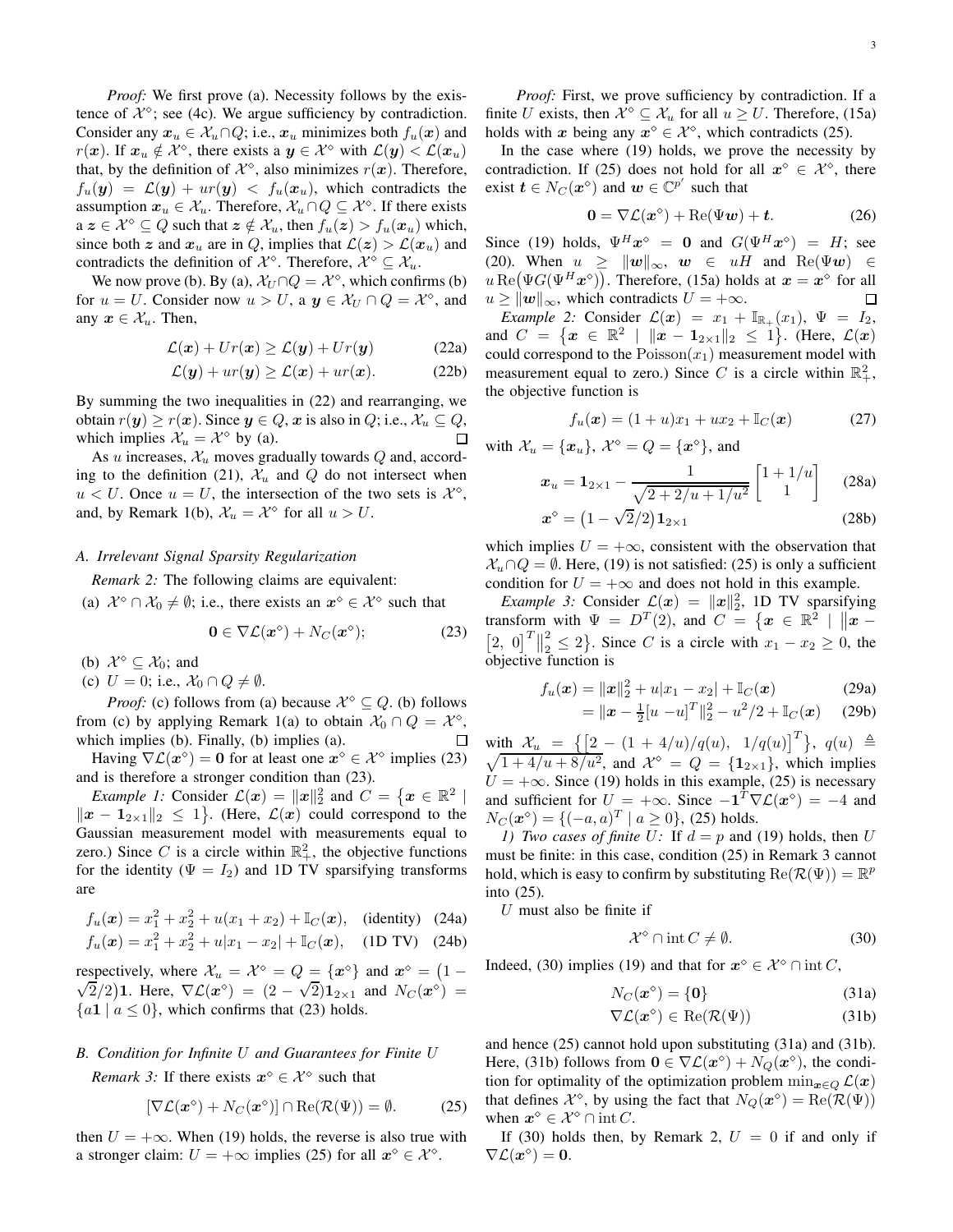## III. BOUNDS WHEN (19) HOLDS

We now present an optimization problem for finding  $U$ when (19) holds.

*Theorem 1:* Assume that (19) holds and that the convex NLL  $\mathcal{L}(\boldsymbol{x})$  is differentiable within  $\mathcal{X}^{\diamond}$ . Consider the following optimization problem:

$$
\text{(P}_0): \quad U_0(\boldsymbol{x}^\diamond) = \min_{\boldsymbol{a}\in\mathbb{R}^p, \, \boldsymbol{t}\in\mathbb{C}^{p'}} \| \boldsymbol{p}(\boldsymbol{x}^\diamond, \boldsymbol{a}, \boldsymbol{t}) \|_\infty \tag{32a}
$$

subject to 
$$
\mathbf{a} \in N_C(\mathbf{x}^{\diamond})
$$
 (32b)

$$
\nabla \mathcal{L}(\boldsymbol{x}^{\diamond}) + \boldsymbol{a} \in \mathcal{R}(F) \quad (32c)
$$

with

$$
\boldsymbol{p}(\boldsymbol{x},\boldsymbol{a},\boldsymbol{t}) \triangleq \boldsymbol{t} + Z^{\ddagger} \{ F^+ [\nabla \mathcal{L}(\boldsymbol{x}) + \boldsymbol{a}] - \text{Re}(Z \boldsymbol{t}) \}. (33)
$$

Then,  $U_0(\boldsymbol{x}^{\circ}) = U$  for all  $\boldsymbol{x}^{\circ} \in \mathcal{X}^{\circ}$  and U in (21).

Here,  $U = +\infty$  if and only if the constraints in (32b) and (32c) cannot be satisfied for any  $\alpha$ , which is equivalent to  $x^{\diamond} \in \mathcal{X}^{\diamond}$  satisfying (25) in Remark 3.

*Proof:* Observe that  $G(\Psi^H \mathbf{x}^{\diamond}) = H$  for all  $\mathbf{x}^{\diamond} \in \mathcal{X}^{\diamond}$  and

$$
\operatorname{Re}(\Psi p(x,a,t)) = \nabla \mathcal{L}(x) + a. \tag{34}
$$

due to (19) and (10a), respectively.

We first prove that  $\mathcal{X}^{\diamond} \subseteq \mathcal{X}_{u}$  if  $u \geq U_{0}(\boldsymbol{x}^{\diamond})$ . Consider *any*  $x^{\diamond} \in \mathcal{X}^{\diamond}$  and denote by  $(\tilde{a}, \tilde{t})$  a pair  $(a, t)$  that solves the minimization problem (P<sub>0</sub>). Since  $u \ge U_0(\boldsymbol{x}^{\circ})$ , there exists an  $\tilde{h} \in H$  such that  $p(x^{\circ}, \tilde{a}, \tilde{t}) + u\tilde{h} = 0$ . Using (34), we obtain

$$
\mathbf{0} = \text{Re}\{\Psi[\mathbf{p}(\mathbf{x}^\diamond, \tilde{\mathbf{a}}, \tilde{\mathbf{t}}) + u\tilde{\mathbf{h}}]\} = u \text{Re}(\Psi \tilde{\mathbf{h}}) + \nabla \mathcal{L}(\mathbf{x}^\diamond) + \tilde{\mathbf{a}} \tag{35}
$$

which implies  $x^{\diamond} \in \mathcal{X}_u$  according to (15a).

Second, we prove that if  $u < U_0(x^{\circ})$  for any  $x^{\circ} \in \mathcal{X}^{\circ}$ , then  $\mathcal{X}^{\diamond} \cap \mathcal{X}_u = \emptyset$ . We employ proof by contradiction. Suppose  $\mathcal{X}^{\diamond} \cap \mathcal{X}_u \neq \emptyset$ ; then, there exists an  $x^{\diamond} \in \mathcal{X}^{\diamond} \cap \mathcal{X}_u$ . According to (15a), there exist an  $\check{h} \in H$  and an  $\check{a} \in N_C(\mathbf{x}^{\circ})$  such that  $\mathbf{0} = u \operatorname{Re}(\Psi \check{\boldsymbol{h}}) + \nabla \mathcal{L}(\boldsymbol{x}^{\diamond}) + \check{\boldsymbol{a}}$ . Using (34), we have

$$
\mathbf{0} = \text{Re}(\Psi[u\check{\boldsymbol{h}} + \boldsymbol{p}(\boldsymbol{x}^{\diamond},\check{\boldsymbol{a}},-u\check{\boldsymbol{h}})]). \tag{36}
$$

Note that

$$
u\check{\boldsymbol{h}} + \boldsymbol{p}(\boldsymbol{x}^{\diamond}, \check{\boldsymbol{a}}, -u\check{\boldsymbol{h}}) = Z^{\ddagger} \{ F^{+} [\nabla \mathcal{L}(\boldsymbol{x}^{\diamond}) + \check{\boldsymbol{a}}] + u \operatorname{Re}(Z\check{\boldsymbol{h}}) \}.
$$
\n(37)

Inserting (37) into (36) and using (10a) and the fact that  $F$  has full column rank leads to  $\mathbf{0} = F^+[\nabla \mathcal{L}(\boldsymbol{x}^{\diamond}) + \boldsymbol{\check{a}}] + u \operatorname{Re}(\boldsymbol{Z}\boldsymbol{\check{h}});$ thus

$$
\mathbf{0} = u\check{\mathbf{h}} + p(\mathbf{x}^{\diamond}, \check{\mathbf{a}}, -u\check{\mathbf{h}}). \tag{38}
$$

Now, rearrange and use the fact that  $\|\dot{\mathbf{h}}\|_{\infty} \leq 1$  (see (20)) to obtain

$$
\|\boldsymbol{p}(\boldsymbol{x}^{\diamond},\check{\boldsymbol{a}},-u\check{\boldsymbol{h}})\|_{\infty}=u\|-\check{\boldsymbol{h}}\|_{\infty}\leq u < U_{0}(\boldsymbol{x}^{\diamond}) \quad (39)
$$

which contradicts (32), where  $U_0(\boldsymbol{x}^{\circ})$  is the minimum.

Finally, we prove by contradiction that  $U_0(\mathbf{x}^{\diamond})$  is invariant within  $\mathcal{X}^{\diamond}$  if  $\mathcal{X}^{\diamond}$  has more than one element. Assume that there exist  $x_1^{\diamond}, x_2^{\diamond} \in \mathcal{X}^{\diamond}$  and u such that  $U_0(x_1^{\diamond}) \leq u < U_0(x_2^{\diamond})$ . We obtain contradictory results:  $x_1^{\circ} \in \mathcal{X}_u$  and  $\mathcal{X}^{\circ} \cap \mathcal{X}_u \neq \emptyset$  because  $u \ge U_0(\boldsymbol{x}_1^{\lozenge})$  and  $u < U_0(\boldsymbol{x}_2^{\lozenge})$ , respectively. Therefore,  $U = U_0(\boldsymbol{x}^{\diamond})$  is invarant to  $\boldsymbol{x}^{\diamond} \in \mathcal{X}^{\diamond}$ .

The constraints on  $\alpha$  in (32b) and (32c) are equivalent to stating that (25) does not hold for any  $x^{\circ} \in \mathcal{X}^{\circ}$ ; see also (10b). If an  $\alpha$  does not exist that satisfies these constraints, (25) holds and  $U = +\infty$  according to Remark 3. П

We make a few observations:  $(P_0)$  is a linear programming problem with linear constraints and can be solved using CVX [13] and Matlab's optimization toolbox upon identifying  $N_C(\boldsymbol{x}^{\circ})$  and  $\mathcal{R}(F)$  in (32b) and (32c), respectively. Theorem 1 requires differentiability of the NLL only at  $x = x^{\circ} \in \mathcal{X}^{\circ}$ . If  $\Psi$  is real, then Z is real as well, the optimal t in  $(P_0)$  has zero imaginary component and the corresponding simplified version of Theorem 1 follows and requires optimization in (P<sub>0</sub>) with respect to real-valued  $t \in \mathbb{R}^{p'}$ .

If  $\Psi$  is real and  $d = p'$ , then we can select  $Z = I$ , which leads to  $Z^{\ddagger} = I$  and cancellation of the variable t in (32a) and simplification of  $(P_0)$ .

We now specialize Theorem 1 to two cases with finite U. *Corollary 1 (d = p)*: If  $d = p$  and if (19) holds, then U in (21) can be computed as

$$
U = \min_{\mathbf{a}\in N_C(\mathbf{0}),\,\mathbf{t}\in\mathbb{C}^{p'}} \left\|\mathbf{t} + \Psi^{\ddagger}[\nabla \mathcal{L}(\mathbf{0}) + \mathbf{a} - \text{Re}(\Psi \mathbf{t})]\right\|_{\infty}.
$$
 (40)

*Proof:* Theorem 1 applies,  $\mathcal{X}^{\diamond} = \{0\}$ , and U must be finite. Setting  $F = I$  in (32) leads to (40). If  $C = \mathbb{R}^p_+$ , then  $N_C(\mathbf{0}) = \mathbb{R}^p_-$  and the condition  $\mathbf{a} \in N_C(\mathbf{0})$ reduces to  $a \preceq 0$ .

*Corollary 2* ( $\mathcal{X}^{\diamond} \cap \text{int } C \neq \emptyset$ ): If (30) holds, then U in (21) can be computed as

$$
U = \min_{t \in \mathbb{C}^d} \left\| t + Z^{\ddagger} [F^+ \nabla \mathcal{L}(\boldsymbol{x}^{\diamond}) - \text{Re}(Zt)] \right\|_{\infty} \qquad (41)
$$

with any  $x^{\diamond} \in \mathcal{X}^{\diamond} \cap \text{int } C$ .

*Proof:* Thanks to (30), (19) and (31a)–(31b) are satisfied, Theorem 1 applies, U must be finite, and  $\mathbf{a} = \mathbf{0}$  (by (31a)). By using these facts, we simplify (32) to obtain (41). П

If  $d = p$  and  $\mathbf{0} \in \text{int } C$ , then both Corollaries 1 and 2 apply and the upper bound U can be obtained by setting  $a = 0$  and  $N_C(\mathbf{0}) = \{0\}$  in (40) or by setting  $x^{\diamond} = \mathbf{0}$  and  $F = I$  in (41).

*Example 4:* Consider a real invertible  $\Psi \in \mathbb{R}^{p \times p}$ .

(a) If  $C = \mathbb{R}^p_+$ , Corollary 1 applies and (40) becomes

$$
U = \min_{\mathbf{a} \preceq \mathbf{0}} \|\Psi^{-1}[\nabla \mathcal{L}(\mathbf{0}) + \mathbf{a}]\|_{\infty}.
$$
 (42a)

In this case,  $U = 0$  and signal sparsity regularization is irrelevant if  $\nabla \mathcal{L}(\mathbf{0}) \succeq \mathbf{0}$ , which follows by inspection from (42a), as well as from (23) in Remark 2. If  $\Psi = I$ , (42a) further reduces to  $U = -\min(0, \min_i[\nabla \mathcal{L}(\mathbf{0})]_i)$ .

(b) If  $0 \in \text{int } C$ , Corollaries 1 and 2 apply and the bound U simplifies to

$$
U = \|\Psi^{-1}\nabla \mathcal{L}(\mathbf{0})\|_{\infty}.\tag{42b}
$$

For  $\Psi = I$  and a linear measurement model with white Gaussian noise, (42b) reduces to the expressions in [3, eq.  $(4)$ ] and [5, Sec. III], used in [5] to design its continuation scheme; [3] and [5] also assume  $C = \mathbb{R}^p$ .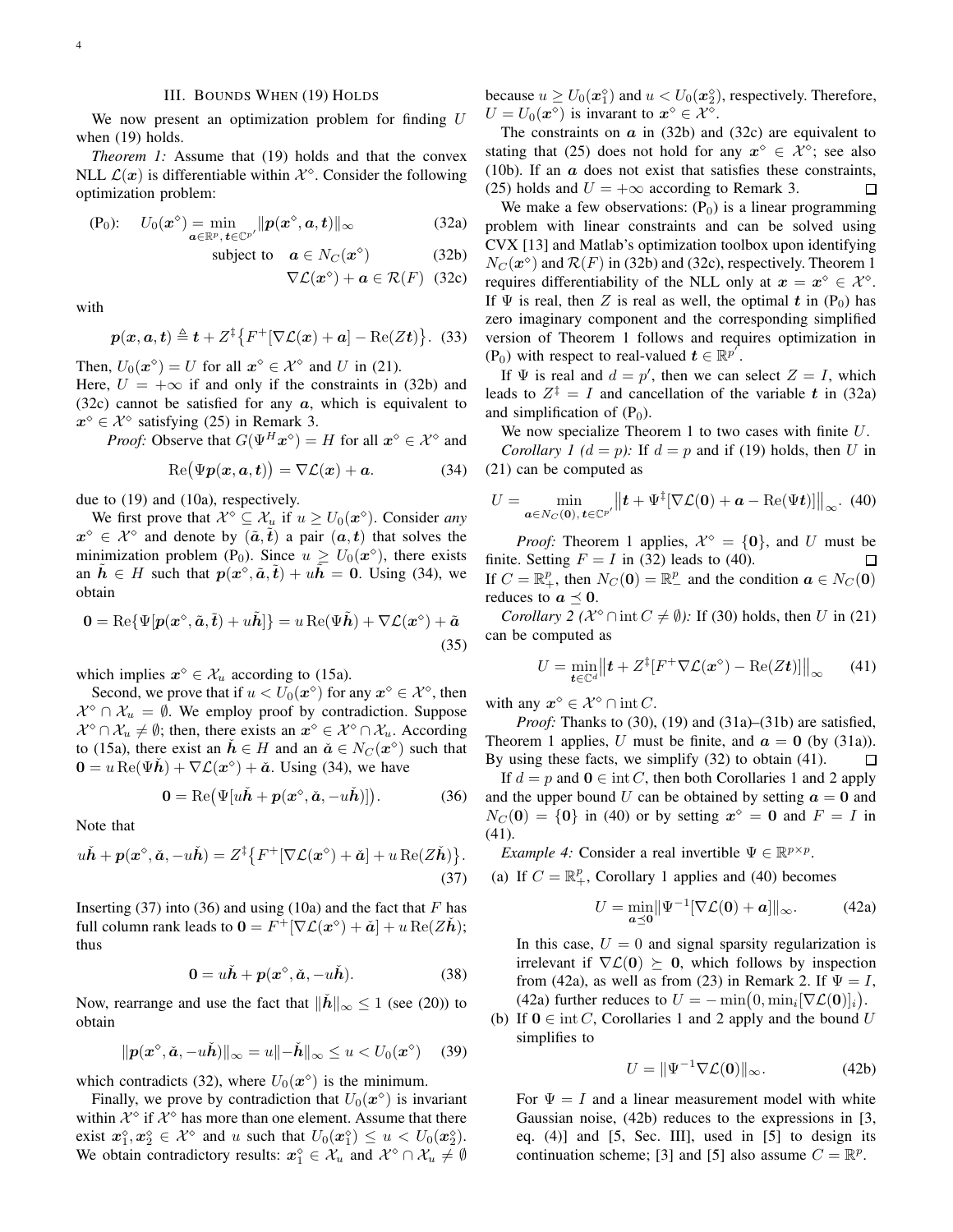*Example 5 (One-dimensional TV regularization):* Consider 1D TV regularization with  $\Psi = D^T(p) \in \mathbb{R}^{p \times p}$  obtained by setting  $K = 1, J = p$  in (16a); note that  $d = p - 1$ . Consider a constant signal  $x^{\diamond} = 1x_0^{\diamond} \in \mathcal{X}^{\diamond}$ . Then Theorem 1 applies and yields

$$
U = \min_{\mathbf{a} \in N_C(\mathbf{1}x_0^{\circ})} \max_{1 \leq j < p} \left| \sum_{i=1}^j \left[ \nabla \mathcal{L}(\mathbf{1}x_0^{\circ}) + \mathbf{a} \right]_i \right| \tag{43a}
$$

where we have used the factorization  $(9)$  with F obtained by the block partitioning  $\Psi = [F \mathbf{0}_{p \times 1}], Z = [I_{p-1} \mathbf{0}_{(p-1) \times 1}],$ and the fact that  $F^+$  is equal to the  $(p-1) \times p$  lowertriangular matrix of ones. When (30) holds,  $1x_0^\diamond \in \mathcal{X}^\diamond \cap \text{int } C$ , Corollary 2 applies,  $a = 0$  (see (31a)), and (43a) reduces to:

$$
U = \max_{1 \le j < p} \left| \sum_{i=1}^{j} \left[ \nabla \mathcal{L}(\mathbf{1}x_0^\diamond) \right]_i \right| \tag{43b}
$$

The bounds obtained by solving  $(P_0)$  are often simple but restricted to the scenario where (19) holds. In the following section, we remove assumption (19) and develop a general numerical method for finding  $U$  in (21).

#### IV. ADMM ALGORITHM FOR COMPUTING U

We focus on the nontrivial scenario where (23) does not hold and assume  $u > 0$ . We also assume that an  $x^{\diamond} \in \mathcal{X}^{\diamond}$  is available, which will be sufficient to obtain the  $U$  in (21). We use the duality of norms [14, App. A.1.6]:

$$
\|\Psi^H \mathbf{x}\|_1 = \max_{\|\mathbf{w}\|_{\infty} \le 1} \text{Re}(\mathbf{w}^H \Psi^H \mathbf{x})
$$
 (44)

to rewrite the minimization of (1) as the following min-max problem (see also (20)):

$$
\min_{\boldsymbol{x}} \max_{\boldsymbol{w}} \mathcal{L}(\boldsymbol{x}) + u \operatorname{Re}(\boldsymbol{w}^H \boldsymbol{\Psi}^H \boldsymbol{x}) + \mathbb{I}_C(\boldsymbol{x}) - \mathbb{I}_H(\boldsymbol{w}). \quad (45)
$$

Since the objective function in  $(45)$  is convex with respect to x and concave with respect to w, the optimal  $(x, w) = (x_u, w_u)$ is at the saddle point of (45) and satisfies

$$
\mathbf{0} \in \nabla \mathcal{L}(\boldsymbol{x}_u) + u \operatorname{Re}(\Psi \boldsymbol{w}_u) + N_C(\boldsymbol{x}_u) \qquad (46a)
$$

$$
\mathbf{w}_u \in G(\Psi^H \mathbf{x}_u). \tag{46b}
$$

Now, select U as the smallest u for which  $(46a)$ – $(46b)$  hold with  $x_u = x^{\diamond}$ :

$$
U = \frac{1}{v^{\diamond}} \|\nabla \mathcal{L}(\boldsymbol{x}^{\diamond})\|_2 \tag{47}
$$

where  $(v^{\diamond}, w^{\diamond}, t^{\diamond})$  is the solution to the following constrained linear programming problem:

(P<sub>1</sub>): minimize 
$$
-v + \mathbb{I}_{G(\Psi^H \mathbf{x}^{\circ})}(\mathbf{w}) + \mathbb{I}_{N_C(\mathbf{x}^{\circ})}(t)
$$
 (48a)

subject to 
$$
vg + \text{Re}(\Psi w) + t = 0
$$
 (48b)

obtained from (46a)–(46b) with  $x_u$  and  $w_u$  replaced by  $x^{\diamond}$ and w. Here,

$$
\boldsymbol{g} \triangleq \nabla \mathcal{L}(\boldsymbol{x}^{\diamond}) / \|\nabla \mathcal{L}(\boldsymbol{x}^{\diamond})\|_2 \tag{49}
$$

is the normalized gradient (for numerical stability) of the NLL at  $x^{\circ}$ ;  $\nabla \mathcal{L}(x^{\circ}) \neq 0$  because (23) does not hold. Due to (15b),  $v = 0$  is a feasible point that satisfies the constraints (48b),

which implies that  $v^{\diamond} \ge 0$ . When (25) holds, v has to be zero, implying  $U = +\infty$ .

To solve  $(P_1)$  and find  $v^{\diamond}$ , we apply an iterative algorithm based on alternating direction method of multipliers (ADMM) [15, 16]

$$
\boldsymbol{w}^{(i+1)} = \arg\!\min_{\boldsymbol{w}\in G(\Psi^H\boldsymbol{x}^{\circ})} \|\boldsymbol{v}^{(i)}\boldsymbol{g} + \text{Re}(\Psi\boldsymbol{w}) + \boldsymbol{t}^{(i)} + \boldsymbol{z}^{(i)}\|_2^2 \,(\text{50a})
$$

$$
v^{(i+1)} = \rho - g^T \left[ \text{Re}(\Psi \mathbf{w}^{(i+1)}) + \mathbf{t}^{(i)} + \mathbf{z}^{(i)} \right] \tag{50b}
$$

$$
\begin{aligned} \n\boldsymbol{t}^{(i+1)} &= P_{N_C(\boldsymbol{x}^{\diamond})} \big( -v^{(i+1)} \boldsymbol{g} - \text{Re}(\boldsymbol{\Psi} \boldsymbol{w}^{(i+1)}) - \boldsymbol{z}^{(i)} \big) \quad (50c) \\ \n\boldsymbol{z}^{(i+1)} &= \boldsymbol{z}^{(i)} + \text{Re}(\boldsymbol{\Psi} \boldsymbol{w}^{(i+1)}) + v^{(i+1)} \boldsymbol{g} + \boldsymbol{t}^{(i+1)} \quad (50d) \n\end{aligned}
$$

where  $\rho > 0$  is a tuning parameter for the ADMM iteration and we solve (50a) using the Broyden-Fletcher-Goldfarb-Shanno optimization algorithm with box constraints [17] and projected Nesterov's proximal-gradient (PNPG) algorithm [18] for real and complex  $\Psi$ , respectively. We initialize the iteration (50) with  $v^{(0)} = 1$ ,  $t^{(0)} = 0$ ,  $z^{(0)} = 0$ , and  $\rho = 1$ , where  $\rho$  is adaptively adjusted thereafter using the scheme in [15, Sec. 3.4.1].

In special cases, (50) simplifies. If (19) holds, then  $\Psi^H \mathbf{x}^{\diamond} = \mathbf{z}$ 0 and the constraint in (50a) simplifies to  $\|w\|_{\infty} \leq 1$ ; see (20). If  $\text{Re}(\Psi\Psi^H) = cI, c > 0$ , and  $\Psi \in \mathbb{R}^{p \times p}$  or  $\Psi \in \mathbb{C}^{p \times p/2}$ , (50a) has the following analytical solution:

$$
\boldsymbol{w}^{(i+1)} = P_{G(\Psi^H \boldsymbol{x}^{\diamond})} \Big( -\frac{1}{c} \Psi^H \big( v^{(i)} \boldsymbol{g} + \boldsymbol{t}^{(i)} + \boldsymbol{z}^{(i)} \big) \Big). \tag{51}
$$

When (30) holds, (50c) reduces to  $t^{(i)} = 0$  for all i, thanks to (31a).

When  $\Psi$  is real, the constraints imposed by  $\mathbb{I}_{G(\Psi^H \mathbf{x}^{\diamond})}(\boldsymbol{w})$ become linear and  $(P_1)$  becomes a linear programming problem with linear constraints.

#### V. NUMERICAL EXAMPLES

Matlab implementations of the presented examples are available at https://github.com/isucsp/imgRecSrc/uBoundEx. In all numerical examples, the empirical upper bounds  $U$  were obtained by a grid search over u with  $\mathcal{X}_u = \{x_u\}$  obtained using the PNPG method [18].

#### *A. Signal reconstruction for Gaussian linear model*

We adopt the linear measurement model with white Gaussian noise and scaled NLL  $\mathcal{L}(\boldsymbol{x}) = 0.5 \|\boldsymbol{y} - \boldsymbol{\Phi}\boldsymbol{x}\|_2^2$ , where the elements of the sensing matrix  $\Phi \in \mathbb{R}^{N \times p}$  are independent, identically distributed (i.i.d.) and drawn from the uniform distribution on a unit sphere. We reconstruct the nonnegative "skyline" signal  $x_{\text{true}} \in \mathbb{R}^{1024 \times 1}$  in [18, Sec. V-B] from noisy linear measurements  $y$  using the discrete wavelet transform (DWT) and 1D TV regularizations, where the DWT matrix  $\Psi$  is orthogonal ( $\Psi \Psi^T = \Psi^T \Psi = I$ ), constructed using the Daubechies-4 wavelet with three decomposition levels. Define the signal-to-noise ratio (SNR) as

$$
SNR (dB) = 10 \log_{10} \frac{\|\Phi x_{true}\|_2^2}{N\sigma^2}
$$
 (52)

where  $\sigma^2$  is the variance of the Gaussian noise added to  $\Phi x_{\text{true}}$ to create the noisy measurement vector  $y$ .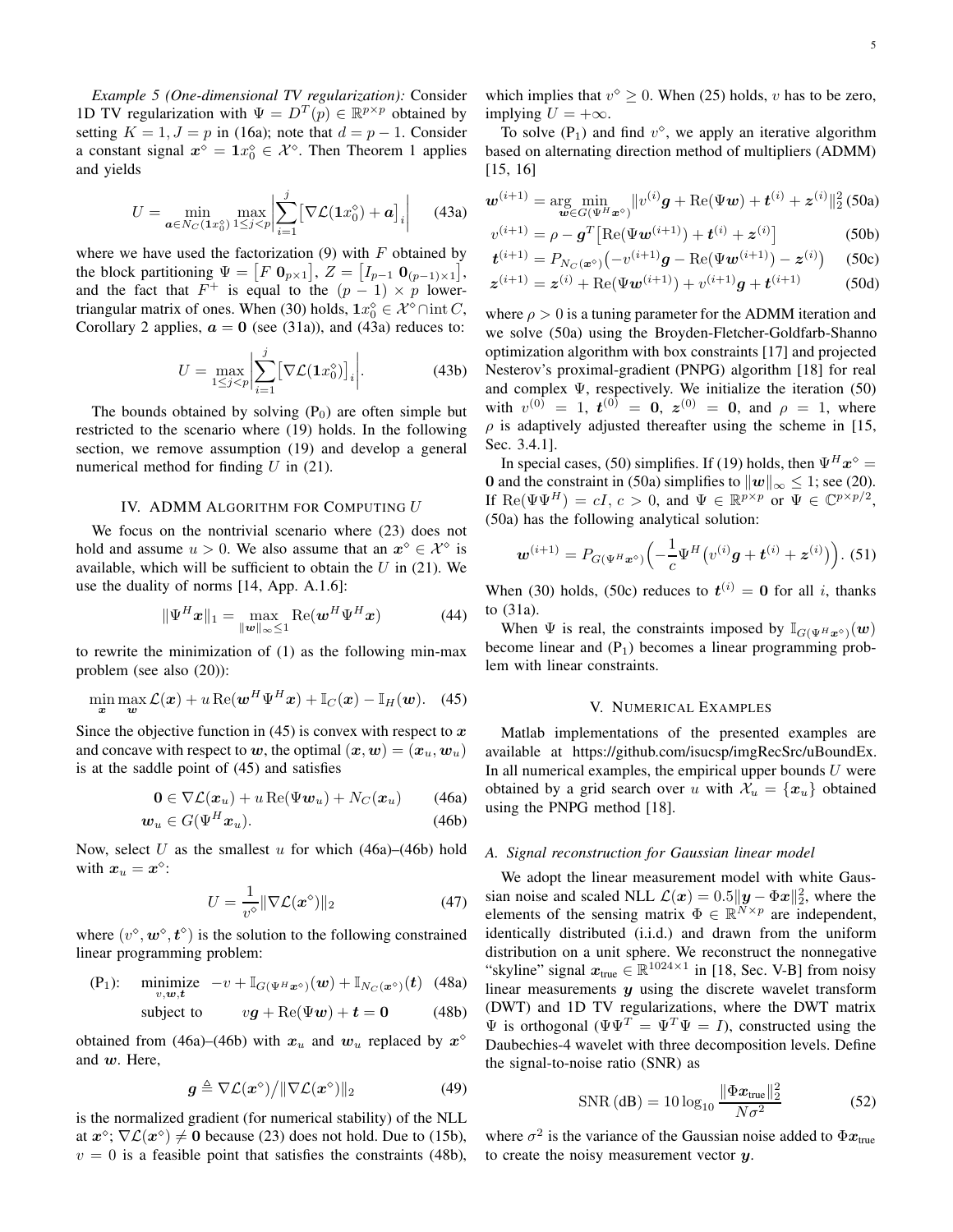|          | $C=\mathbb{R}^p_+$ , DWT |           | $C=\mathbb{R}^p$ , DWT |           | $C=\mathbb{R}^p_+$ , TV |           | $C=\mathbb{R}^p$ , TV   |           |
|----------|--------------------------|-----------|------------------------|-----------|-------------------------|-----------|-------------------------|-----------|
| SNR/dB   | theoretical              | empirical | theoretical            | empirical | theoretical             | empirical | theoretical             | empirical |
| 30       | 8.87                     | 8.87      | 9.43                   | 9.43      | 101.55                  | 101.54    |                         |           |
| 20       | 8.91                     | 8.91      | 9.47                   | 9.47      | 100.21                  | 100.21    |                         |           |
| 10       | 9.03                     | 9.03      | 9.59                   | 9.59      | 96.47                   | 96.47     | same as                 |           |
| $\Omega$ | 9.43                     | 9.43      | 9.98                   | 9.98      | 87.49                   | 87.49     | $C=\mathbb{R}^p_+$ , TV |           |
| $-10$    | 11.88                    | 11.89     | 14.03                  | 14.02     | 152.07                  | 152.07    |                         |           |
| $-20$    | 27.77                    | 27.78     | 43.28                  | 43.28     | 361.56                  | 361.56    |                         |           |
| $-30$    | 88.78                    | 88.82     | 139.67                 | 139.66    | 1024.04                 | 1024.04   |                         |           |
| $-30$    | 77.29                    | 77.31     | 123.91                 | 123.90    | 683.43                  | 683.43    | 909.50                  | 909.48    |

TABLE I: Theoretical and empirical bounds  $U$  for the linear Gaussian model.

|                                                  |                        | <b>DWT</b>             |                        | Anisotropic TV         | Isotropic TV           |                        |  |
|--------------------------------------------------|------------------------|------------------------|------------------------|------------------------|------------------------|------------------------|--|
| $\mathbf{1}^T \Phi \boldsymbol{x}_{\text{true}}$ | theoretical            | empirical              | theoretical            | empirical              | theoretical            | empirical              |  |
| $10^{1}$                                         | $9.660 \times 10^{-1}$ | $9.662 \times 10^{-1}$ | $7.550 \times 10^{-2}$ | $7.544 \times 10^{-2}$ | $7.971 \times 10^{-2}$ | $7.937 \times 10^{-2}$ |  |
| $10^3$                                           | $1.155 \times 10^{2}$  | $1.156 \times 10^{2}$  | $4.154 \times 10^{0}$  | $4.153 \times 10^{0}$  | $4.888 \times 10^{0}$  | $4.877 \times 10^{0}$  |  |
| $10^{5}$                                         | $1.153 \times 10^{4}$  | $1.153 \times 10^{4}$  | $3.951 \times 10^{2}$  | $3.950 \times 10^{2}$  | $4.666 \times 10^{2}$  | $4.656 \times 10^{2}$  |  |
| $10^{7}$                                         | $1.145 \times 10^{6}$  | $1.145 \times 10^{6}$  | $3.947 \times 10^{4}$  | $3.946 \times 10^{4}$  | $4.661 \times 10^{4}$  | $4.651 \times 10^{4}$  |  |
| $10^{9}$                                         | $1.153 \times 10^8$    | $1.154 \times 10^8$    | $3.950 \times 10^6$    | $3.949 \times 10^{6}$  | $4.665 \times 10^{6}$  | $4.654 \times 10^{6}$  |  |

TABLE II: Theoretical and empirical bounds  $U$  for the PET example.

For  $C = \mathbb{R}_{+}^{p}$  and  $C = \mathbb{R}^{p}$  with DWT regularization,  $\mathcal{X}^{\diamond}$  = {0} and Example 4 applies and yields the upper bounds (42a) and (42b), respectively.

For TV regularization, we apply the result in Example 5. For  $C = \mathbb{R}^p$  and  $C = \mathbb{R}^p_+$ , we have  $\mathcal{X}^{\diamond} = \{1x_0\}$  and  $\mathcal{X}^{\diamond} =$  $\{1 \max(x_0, 0)\}\,$ , respectively, where

$$
x_0 \triangleq \arg\min_{x \in \mathbb{R}} \mathcal{L}(\mathbf{1}x) = \mathbf{1}^T \Phi^T \mathbf{y} / \|\Phi \mathbf{1}\|_2^2. \tag{53}
$$

If  $1x_0 \in \text{int } C$ , which holds when  $C = \mathbb{R}^p$  or when  $C = \mathbb{R}^p_+$ and  $x_0 > 0$ , then the bound U is given by (43b). For  $C = \mathbb{R}^p_+$ and if  $x_0 \le 0$ , then  $\mathcal{X}^{\diamond} = \{0\}$  and (43a) applies. In this case,  $U = 0$  if  $[\nabla \mathcal{L}(\mathbf{0})]_i \geq 0$  for  $i = 1, \dots, p-1$ , which occurs only when  $[\nabla \mathcal{L}(\mathbf{0})]_i = 0$  for all i.

Table I shows the theoretical and empirical bounds for DWT and TV regularizations and  $C = \overline{\mathbb{R}}_+^p$  and  $C = \mathbb{R}^p$ ; we decrease the SNR from 30 dB to −30 dB with independent noise realizations for different SNRs. The theoretical bounds in Sections III and IV coincide. For DWT regularization,  $\mathcal{X}^{\diamond}$ is the same for both convex sets  $C$  and thus the upper bound  $U$ for  $C = \mathbb{R}_+^p$  is always smaller than its counterpart for  $C = \mathbb{R}^p$ , thanks to being optimized over variable  $\alpha$  in (42a). For TV regularization, when  $x_0 > 0$ , the upper bounds U coincide for both C because, in this case,  $\mathcal{X}^{\diamond}$  is the same for both C and  $\mathcal{X}^{\diamond} \in \text{int } C$ . In the last row of Table I we show the case where  $x_0 \leq 0$ ; then,  $\mathcal{X}^{\diamond}$  differs for the two convex sets C, and the upper bound U for  $C = \mathbb{R}^p_+$  is smaller than its counterpart for  $C = \mathbb{R}^p$ , thanks to being optimized over variable  $\boldsymbol{a}$  in (43a): compare (43a) with (43b).

#### *B. PET image reconstruction from Poisson measurements*

Consider positron emission tomography (PET) reconstruction of the  $128 \times 128$  concentration map  $x_{true}$  in [18, Fig. 3a], which represents simulated radiotracer activity in a human chest, from independent noisy Poisson-distributed measurements  $y = (y_n)$  with means  $[\Phi x_{true} + b]_n$ . The choices of parameters in the PET system setup and concentration map  $x<sub>true</sub>$  have been taken from the Image Reconstruction Toolbox (IRT) [19, emission/em\_test\_setup.m]. Here,

$$
\mathcal{L}(\boldsymbol{x}) = \mathbf{1}^T(\Phi \boldsymbol{x} + \boldsymbol{b} - \boldsymbol{y}) + \sum_{n, y_n \neq 0} y_n \ln \frac{y_n}{[\Phi \boldsymbol{x} + \boldsymbol{b}]_n} \quad (54a)
$$

and

$$
\Phi = w \operatorname{diag}\left(\exp_{\circ}(-S\boldsymbol{\kappa} + \boldsymbol{c})\right) S \in \mathbb{R}_{+}^{N \times p} \qquad (54b)
$$

is the known sensing matrix;  $\kappa$  is the density map needed to model the attenuation of the gamma rays [20];  $\mathbf{b} = (b_i)$ is the known intercept term accounting for background radiation, scattering effect, and accidental coincidence;  $c$  is a known vector that models the detector efficiency variation; and  $w > 0$  is a known scaling constant, which we use to control the expected total number of detected photons due to electron-positron annihilation,  $\mathbf{1}^T \mathbf{E}(\mathbf{y} - \mathbf{b}) = \mathbf{1}^T \Phi \mathbf{x}_{\text{true}}$ , an SNR measure. We collect the photons from 90 equally spaced directions over 180°, with 128 radial samples at each direction. Here, we adopt the parallel strip-integral matrix  $S$ [21, Ch. 25.2] and use its implementation in the IRT [19].

We now consider the nonnegative convex set  $C = \mathbb{R}^p_+$ , which ensures that (3) holds, and 2D isotropic and anisotropic TV and DWT regularizations, where the 2D DWT matrix  $\Psi$  is constructed using the Daubechies-6 wavelet with six decomposition levels.

For TV regularizations,  $\mathcal{X}^{\diamond} = \{ \mathbf{1} \max(0, x_0) \}$ , where  $x_0 =$ arg min $x \in \mathcal{L}(1x)$ , computed using the bisection method that finds the zero of  $\partial \mathcal{L}(1x)/\partial x$ , which is an increasing function of  $x \in \mathbb{R}_+$ . Here, no search for  $x_0$  is needed when  $\left. \frac{\partial \mathcal{L}(1x)}{\partial x} \right|_{x=0} > 0$ , because in this case  $x_0 < 0$ .

We computed the theoretical bounds using the ADMM-type algorithm in Section IV.

Table II shows the theoretical and empirical bounds for DWT and TV regularizations and the SNR  $1^T \Phi x_{true}$  varying from  $10<sup>1</sup>$  to  $10<sup>9</sup>$ , with independent measurement realizations for different SNRs.

 $2$ The elements of the intercept term have been set to a constant equal to 10% of the sample mean of  $\Phi \mathbf{\vec{x}}_{true}$ :  $\mathbf{b} = [\mathbf{1}^T \Phi \mathbf{\vec{x}}_{true}/(10N)]\mathbf{1}$ .